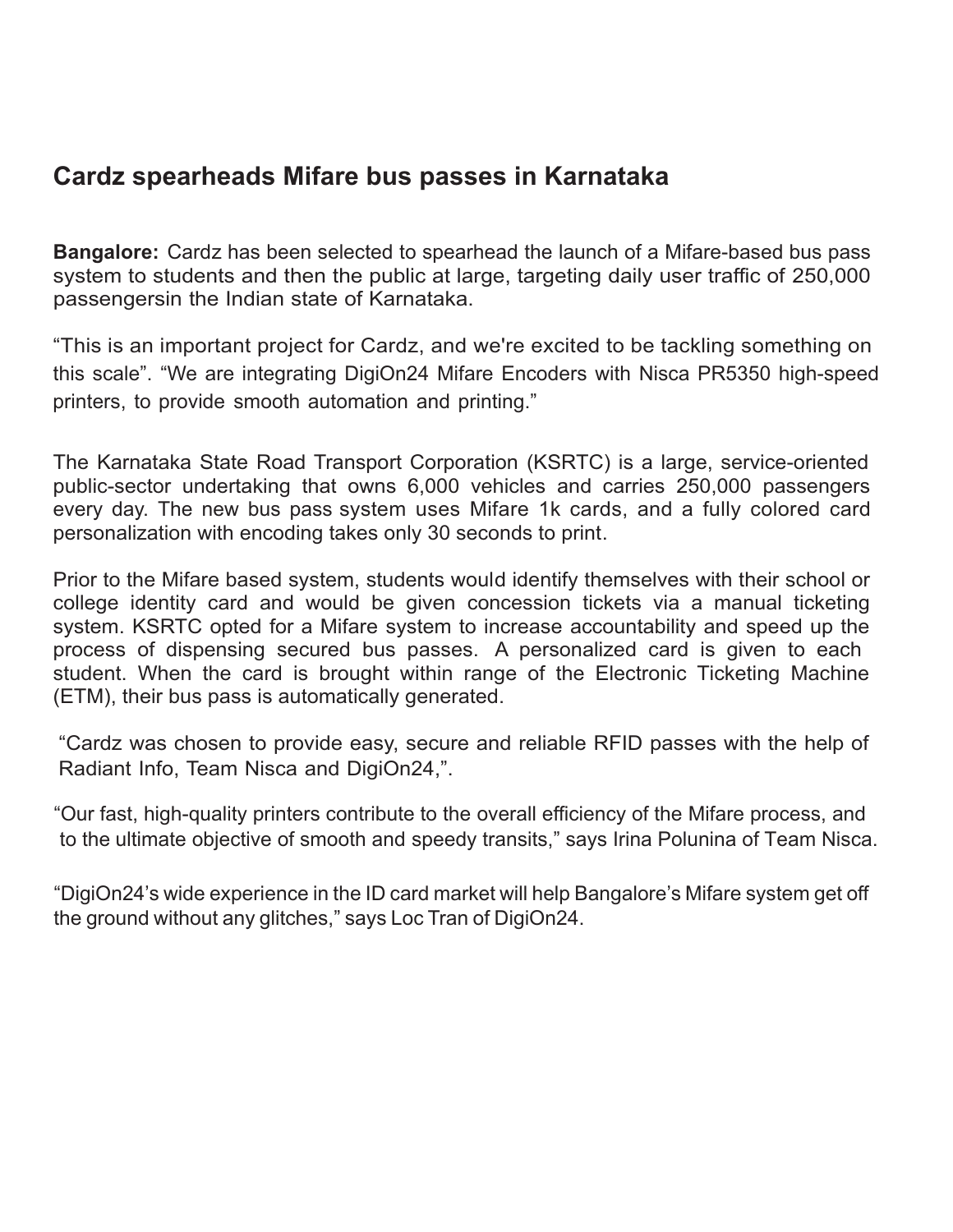. provided by Card Tec (India) Pvt Ltd, Bangalore. They are also partnering with Cardz has partnered with Radiant Infotech to implement the Mifare system at ten different locations in Karnatka state; with the facility for data entry and printing Team Nisca, makers of world class identification card printers, and DigiOn24, radio frequency identification (RFID) experts and encoder manufacturers, to provide a custom solution within the given budget. The Nisca PR5350 printer with the DigiOn24 encoder could print and encode a full colored card in 30 seconds in batch print mode, which is a very fast solution. Since the project began, the Nisca Printers have proven their reliability, running 10 hours consecutively every day. So far, even with the volume they are withstanding, there have been no hardware failures reported.

Initially to be introduced only for students, Mifare will be gradually expanded to the general public, with a target of half a million card personalization every year.

Cardz has developed a custom software system to print and encode the cards, connecting it with an Oracle database. Depending upon the student's requirements, passes will be issued on a weekly, monthly or yearly basis.

"For Team Nisca, this is the major ongoing project in India, letting Indian officials know about the efficiency, reliability and quality of Nisca printers," says Cardz." The project will also give Cardz enhanced exposure for our activities in the GCC and the Indian subcontinent."



The KSRTC Super Fast bus will be accepting bus passes from the new system.